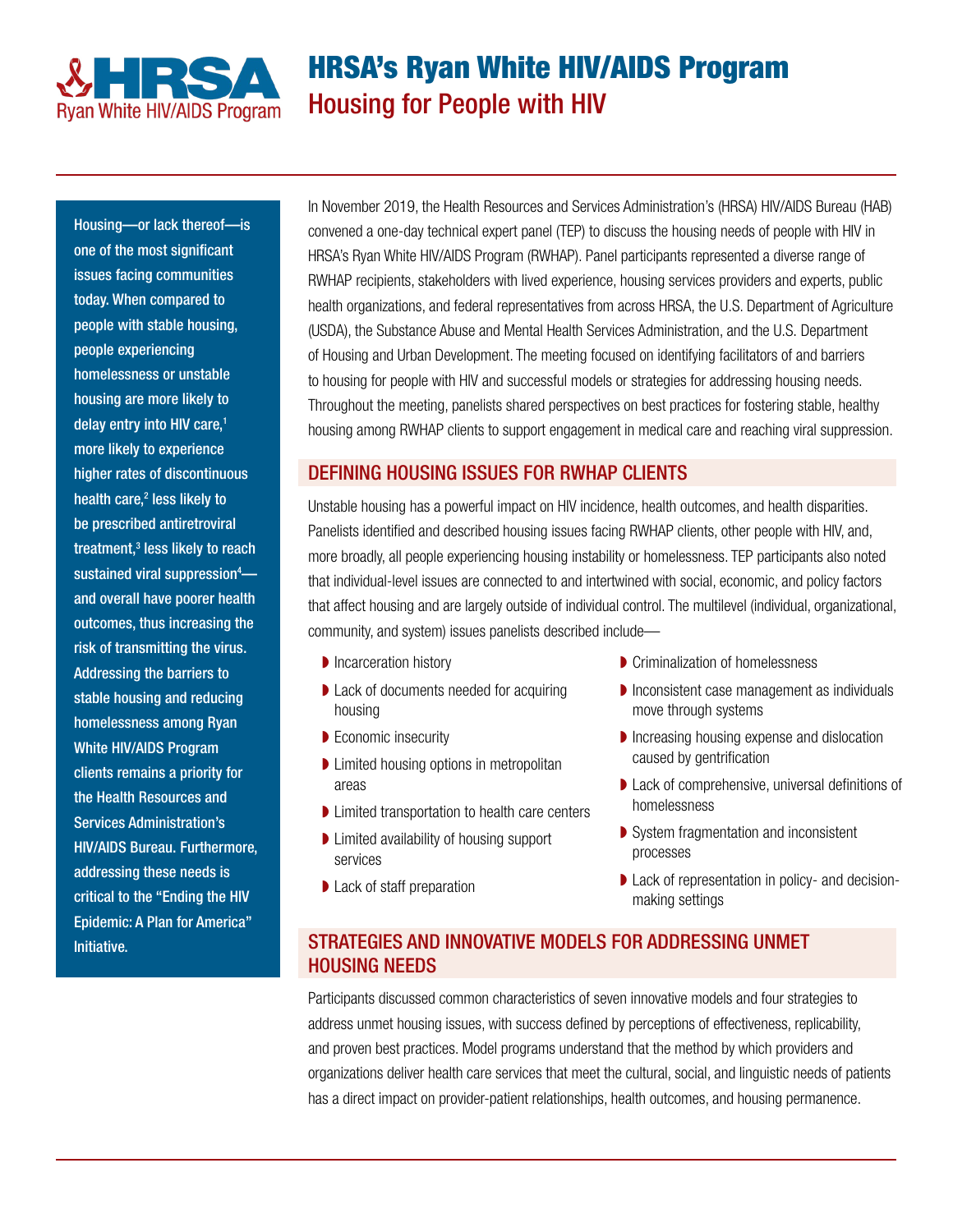These programs reflect a "whole person-centered approach" and are foundational for successful programs to impact homelessness and unstable housing needs. TEP participants highlighted HRSA's RWHAP Part F Special Projects of National Significance (SPNS) Program, which supports the development of innovative models of HIV care and treatment to respond rapidly to the emerging needs of RWHAP clients. SPNS funds have helped address service gaps and generate space for creative innovation.

#### Common Characteristics of Innovative Models

Characteristics of innovative models identified during the TEP included—

- 1. Using **mobile and multidisciplinary approaches**, such as peer specialists, community health workers, social workers, and health care teams that go into the community to serve RWHAP clients and address basic needs.
- 2. Providing **multiple points of entry with low barriers to access** to essential housing needs, such as shelters.
- 3. Conducting **high-quality and intensive needs assessments** to establish trust and avoid overwhelming clients and/or triggering trauma.
- 4. Creating **seamless care coordination** to avoid care disruption.
- 5. Embedding **trauma-informed care** to promote an environment of healing and recovery.
- 6. Applying **culturally competent services** to improve health outcomes, eliminate stigma, and improve the quality of care for people with HIV.
- 7. Implementing **community engagement**, at all system levels, when developing policies that have an impact on people with HIV.

#### Strategies to Address Unmet Housing Needs

Examples of strategies identified during the TEP included—

- 1. Preventing homelessness by leveraging services provided via enhanced emergency shelters and interdisciplinary medical respite care that allows people with HIV to reside in temporary housing until they are accepted into a longer-term housing program.
- 2. Intervening in unstable housing by providing expansive housing case management with a particular focus on individuals who do have shelter but are at imminent risk of losing housing, who were recently housed, or who are, by definition, not homeless but are for functional purposes (e.g., those who are temporarily staying in a series of other people's homes).
- 3. Providing access to housing and supports via data-driven, targeted, permanent, supportive housing as a creative approach to offset costs, integrate resources and policies across systems, and help ensure effective permanent housing with affordable wraparound support services.
- 4. **Supporting housing development** by increasing advocacy on two key issues: focusing resources on housing for households with extremely low income and providing funding to nonprofit housing developers.

## ADVANCING PROMISING INNOVATIVE APPROACHES AND BEST PRACTICES: KEY THEMES

Themes from the TEP reflected approaches to promote facilitators and address barriers at multiple levels—individual (e.g., RWHAP clients), organizational (e.g., RWHAP recipients), community (e.g., housing coalitions), and system (e.g., federal and state departments). The following table provides a synthesis of overarching themes that emerged from the discussion.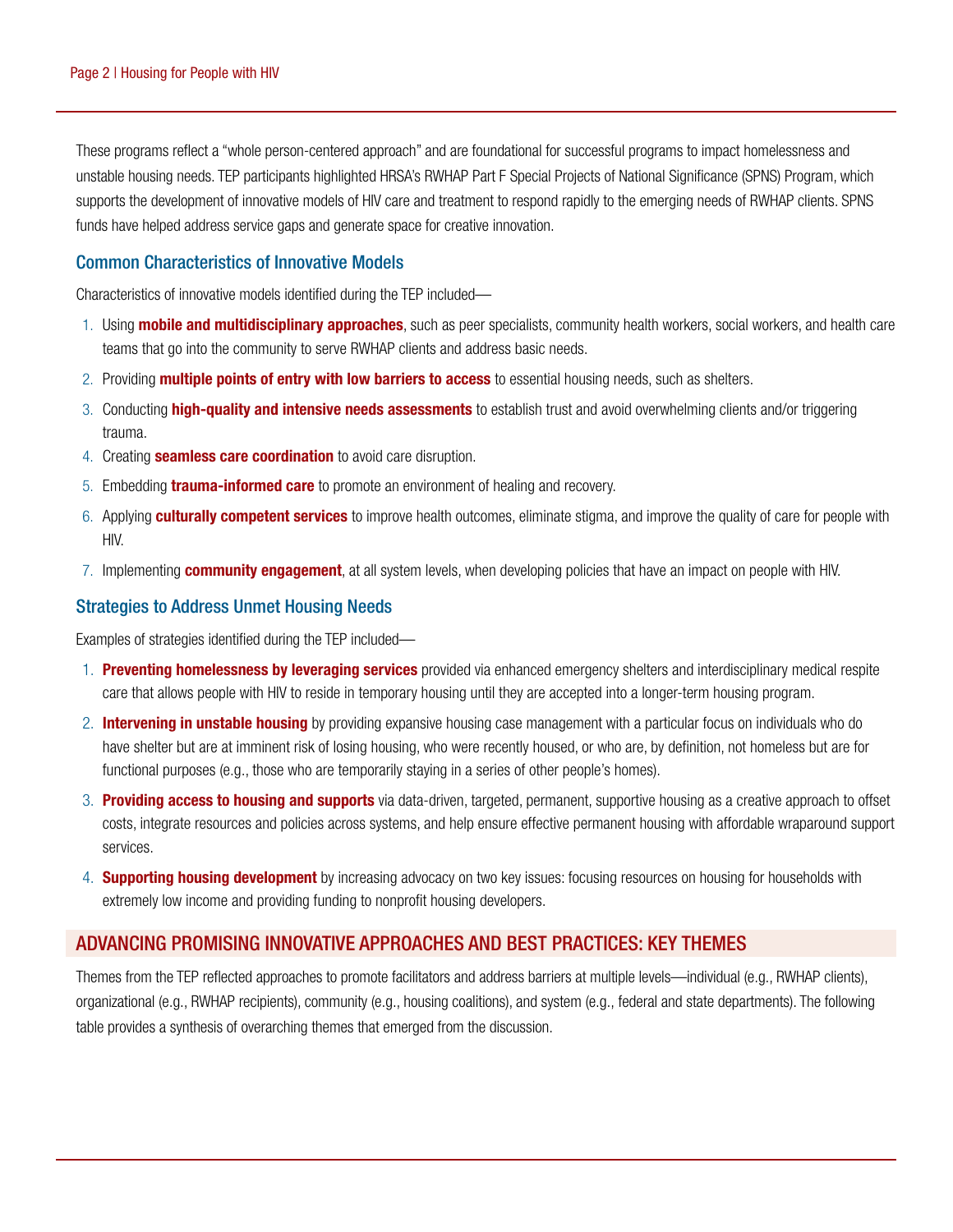| <b>Promising</b><br><b>Approaches and</b><br><b>Best Practices</b><br><b>Key Themes</b> | <b>Level of Focus</b>                                                                                                  |                                                                                                                                 |                                                                                                        |                                                                                                                                                                                                        |
|-----------------------------------------------------------------------------------------|------------------------------------------------------------------------------------------------------------------------|---------------------------------------------------------------------------------------------------------------------------------|--------------------------------------------------------------------------------------------------------|--------------------------------------------------------------------------------------------------------------------------------------------------------------------------------------------------------|
|                                                                                         | <b>Individual</b>                                                                                                      | <b>Organization</b>                                                                                                             | <b>Community</b>                                                                                       | <b>System</b>                                                                                                                                                                                          |
| <b>Engage</b> people<br>with lived experi-<br>ence                                      | • Preparation for policy-<br>making roles<br>• Preparation for peer roles                                              | • Advisory Council<br>• Program planning<br>• Peer support program                                                              | • RWHAP Planning Council<br>• Continuum of Care Board                                                  | • Person-centered or whole-<br>person program design<br>• Policy development<br>• Resource allocation                                                                                                  |
| <b>Understand</b><br>and address the<br>impact of trauma                                | • Access to person-<br>centered, whole-person<br>services<br>• Service settings using<br>trauma-informed<br>approaches | • Trauma-informed<br>approaches<br>• The effects of trauma on<br>the brain<br>• Support staff in addressing<br>secondary trauma | • Care coordination<br>• Mental health literacy                                                        | • Knowledge sharing<br>• Widespread training<br>• Policies that reflect<br>implications of trauma                                                                                                      |
| <b>Pursue</b> integrated<br>planning                                                    | • Many pathways to housing<br>• Responsive care team                                                                   | • Strategic partnerships<br>using a Memorandum<br>of Understanding (MOU)<br>or Memorandum of<br>Agreement (MOA)                 | • Visualize the continuum<br>from A to Z<br>• Strategic use of carryover<br>funds and program income   | • Common vision<br>Champion/leadership<br>• Investment in structure<br>• Bridge funding/blended<br>funding                                                                                             |
| <b>Integrate HIV care</b><br>within the housing<br>continuum of care                    | • Progress in place<br>• Flexibility<br>• Housing across the<br>lifespan                                               | • Build staff and<br>organizational capacity for<br>cross-sector work                                                           | • Plan and implement cross-<br>sector pilots<br>• Implement shared data/<br>data collection            | Small policy changes<br>$\bullet$<br>that address significant<br>barriers, address social<br>determinants of health<br>Strategic use of funds<br>$\bullet$<br>• Coordination among<br>federal agencies |
| <b>Expand housing</b><br>availability and<br>access                                     | • Ensure easy, low-barrier<br>entry to housing<br>• Provide access to housing<br>in desired neighborhoods              | • Strategic partnerships<br>using MOUs, MOAs                                                                                    | • Quality, affordable scatter-<br>site housing                                                         | Policies that support<br>public-private partnerships                                                                                                                                                   |
| <b>Collect</b> data using<br>a person-centered<br>approach                              | • Explain how data are used<br>(e.g., epidemiology, quality<br>improvement, improving<br>outcomes)                     | Properly train staff who are<br>collecting and mining data                                                                      | Track housing and health<br>outcomes<br>• Redesign intake tools/<br>instruments to be less<br>invasive | "If data systems talk,<br>practitioners will talk."<br>• Universal, validated<br>instruments                                                                                                           |

## HOW HRSA'S RWHAP CAN SUPPORT PEOPLE WITH HIV WHO ARE EXPERIENCING UNSTABLE HOUSING OR **HOMELESSNESS**

RWHAP recipients are funded to provide a range of services to support the HIV-related needs of eligible individuals to gain or maintain access to medical care, including prevention of homelessness. HRSA HAB Policy Clarification Notice (PCN) 16-02 details the allowable uses of RWHAP funds to provide services to both people with HIV and, in some instances, people who are affected by HIV.

Information from the TEP will be used to inform the future work of HRSA HAB, RWHAP recipients, and partners by identifying potential technical assistance and training needs, strategic partnerships, and program priorities to address unstable housing and homelessness.